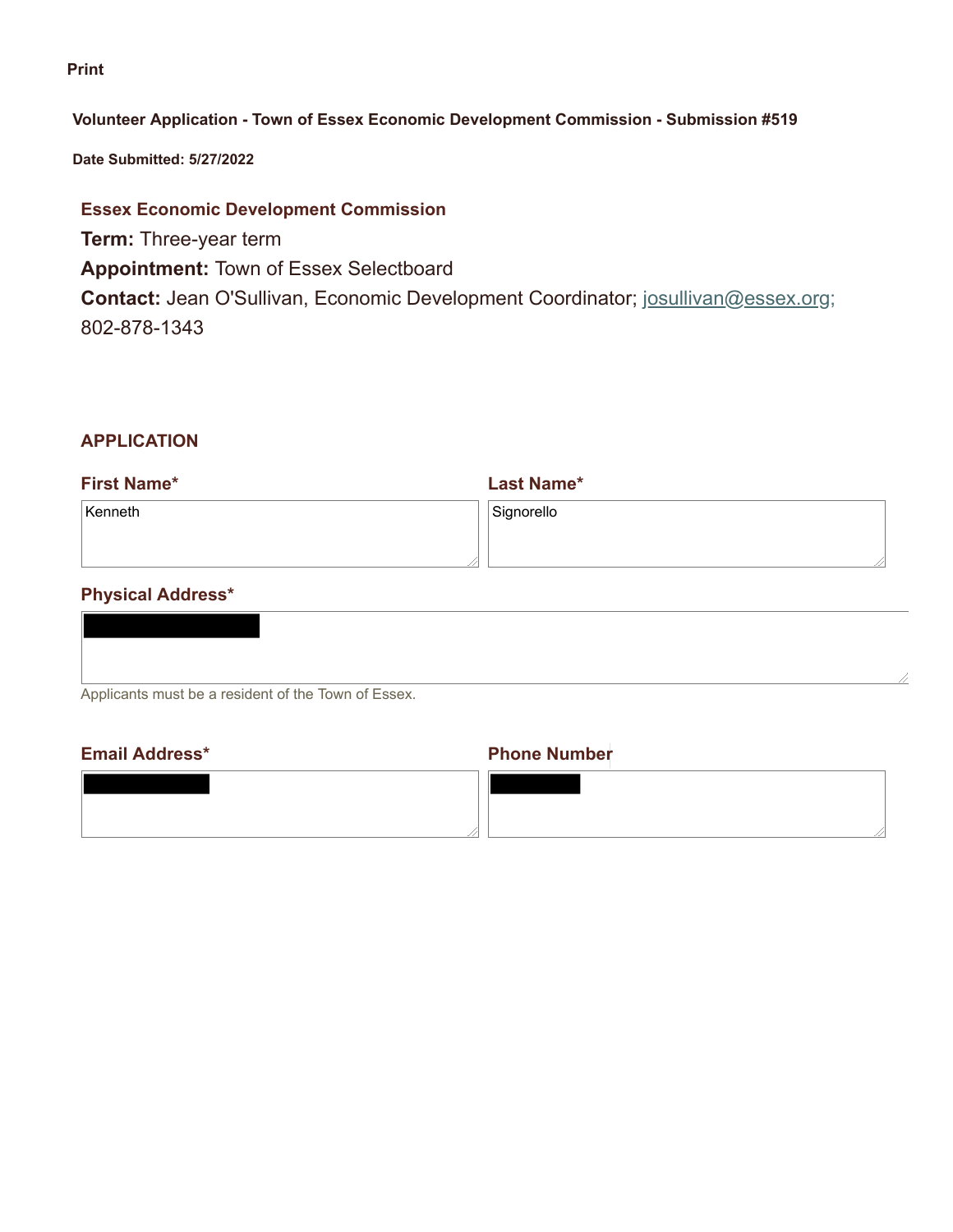### **Why are you interested in volunteering for the Economic Development Commission?\***

I hope to put focus on the agricultural aspect of Essex economics. There are many small farm to table operations as well as animal boarding and training including horses that I would like to see inventoried and promoted. There are a number of sugar houses alone that would likely be missed via a Secretary of State provided database. Lumber and wood production is another area I want to fully recognize and support as it is one way we can sequester carbon.

I believe that local Agribusiness is a neglected area that will become more important as transportation costs rise and climate change eliminates past sources of food. There is an incidental benefit to a working landscape: Tourism.

I am also interested in AgriVoltaics. Solar farms don't have to take land our of agricultural production.

Vermont and Essex have programs to encourage keeping land open and working. I would make a direct outreach effort to make sure qualifying landowners are aware of these opportunities.

Finally the current makeup of the Commission included a number of future City members that will leave the commission. I believe this is the one commission that will need new members more than some others.

### **Do you have any personal aspirations that could be enhanced by your service on this commission?\***

No

#### **Do you have any special skills, expertise, connections, or experience that you believe could be beneficial to the work of the commission?\***

I own multiple businesses here in Essex.

I have clients that are all businesses providing exposure to different kinds of businesses.

I am an information system designer and builder (40 years),

On the agricultural front I have a BS in Forest Management with graduate work here at UVM. I have been studying and interacting with our local government for three years although I have lived in Essex for 16.

### **VERMONT PUBLIC RECORDS LAW**

Under Vermont's Public Records Act, 1 V.S.A. §§ 315-320, any person has the right to request inspection or copying of a public record from government agencies, including municipalities.

Documents in the possession of public officials for municipal business are classified as public records and are available to the public unless excluded under the Public Records Act.

Applicants are discouraged from submitting information considered proprietary unless it is deemed essential for proper evaluation of the application. However, if the application contains information that the applicant considers to be trade secrets or confidential, the pages containing that information should be identified.

Please note, some information in a public record may be redacted, narrowed, or denied in accordance with State law if it could reasonably be expected to constitute an unwarranted invasion of personal privacy.